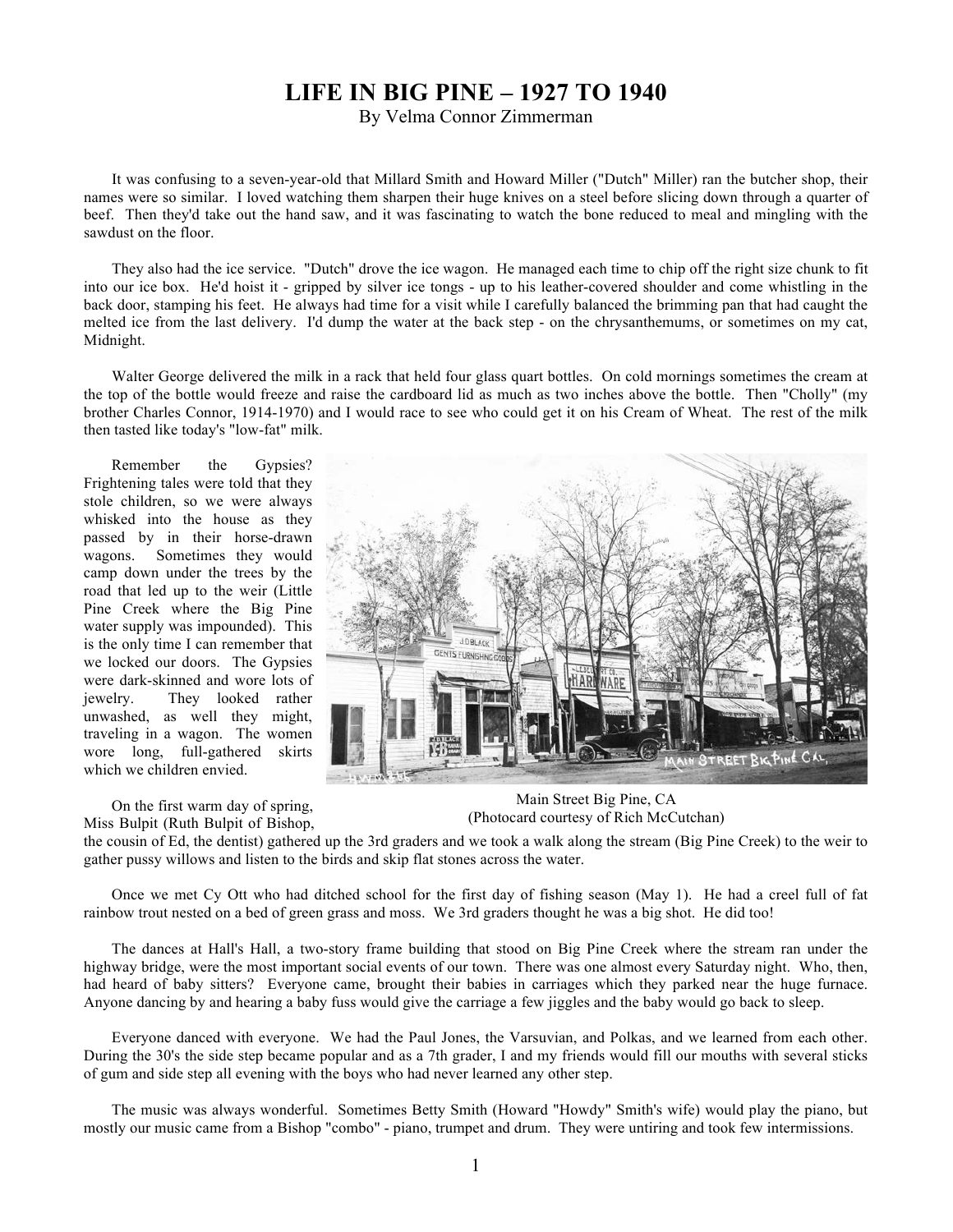The moment we young people arrived, usually with our parents, we'd start looking around to see who we'd work on to take us to supper, upstairs above the dance floor.

The Masons, Eastern Star, and other lodges held meeting in one part, but the dining room was huge and had a large kitchen where big pots of coffee steamed. Pounds of coffee were poured into cheesecloth sacks and boiled in water. The coffee was transferred into chipped porcelain pitchers from which high school girls poured cups of coffee to seated customers, sometimes scalding a few backs as they flirted with the boys who had asked them to supper. Supper was usually a great assortment of sandwiches. Tuna predominated. Isn't it a wonder we didn't get ptomaine? Dessert was a luscious variety of cakes that presented difficult decisions. The Young Mothers' Club often provided the refreshments as a money-making project, and since they were all notoriously excellent cooks, they had their reputations to uphold and competed to see whose cake was the "lightest." My mother (Mary Connor) always pronounced hers as "not fit to eat," but, like the others it was always consumed to the last crumb.

One year I remember particularly, the Young Mothers' Club put on a play - another money-raiser, I suspect. They all had delightful costumes and had such fun performing that they were an instant success. In their more serious meetings they discussed the articles in "Parents' Magazine" and tried to better themselves - and us children. Isn't that refreshing?

Bill Lowe worked for the City of Los Angeles and was in charge of the Big Pine Power Plant where the family lived. One of the daughters, Margaret (Maggie), and I were close friends. On steamy hot summer days she and I would lie on top of the mesh that covered the cement weir box. As the huge turbines churned the water, they created sprays of mist that came up to cool us - much better than today's air-conditioning.

If our parents had followed us to see the dangerous spots where we swam in Big Pine Creek, under the bridge, they would have forbidden it, but somehow they trusted us and knew that "the Lord takes care of children," so there never were any serious mishaps. As the creek's current carried us down toward the cement piling, we had to swim furiously to keep from being dashed against the wall. We wore sneakers because the rocks in the creek bottom would have cut our feet to ribbons.



Keough Hot Springs (Photocard courtesy of Rich McCutchan)

When the new highway between Big Pine and Bishop was built there was need for extra dirt. As the steam shovels scooped deeper and deeper, they hit underground springs. The area was between Big Pine and Keough's. These springs formed a wonderful lake for swimming and some were warm - probably a source similar to that which supplied Keough's and Warren's Hot Springs.

One day we rode our bikes out to the new lake and a new acquaintance, Edith Mendenhall's niece who was visiting from somewhere outside the valley came with us. Obviously she hadn't had much "country swimming" training for she stepped

off a shallow place into a deep hole and grabbed for me. I did everything I'd always heard I should do to fight off a panicked swimmer - kicked, hit, pulled hair - to no avail. We had both gone under three times when Jack Short, on shore, decided we weren't just playing and came to our rescue. I don't think I ever properly thanked him for saving my life, and now it's too late. He's gone.

Another wonderful summer meeting place was the canal. It was always muddy and bits of glass and snags of trees waited submerged to injure us, but the wonderful companionship we enjoyed overshadowed all dangers.

On Sunday nights we had Epworth League, another social event to look forward to. The minister who came down to Big Pine from Bishop to try to encourage the young people to stay in church taught us folk dances on Epworth League nights.